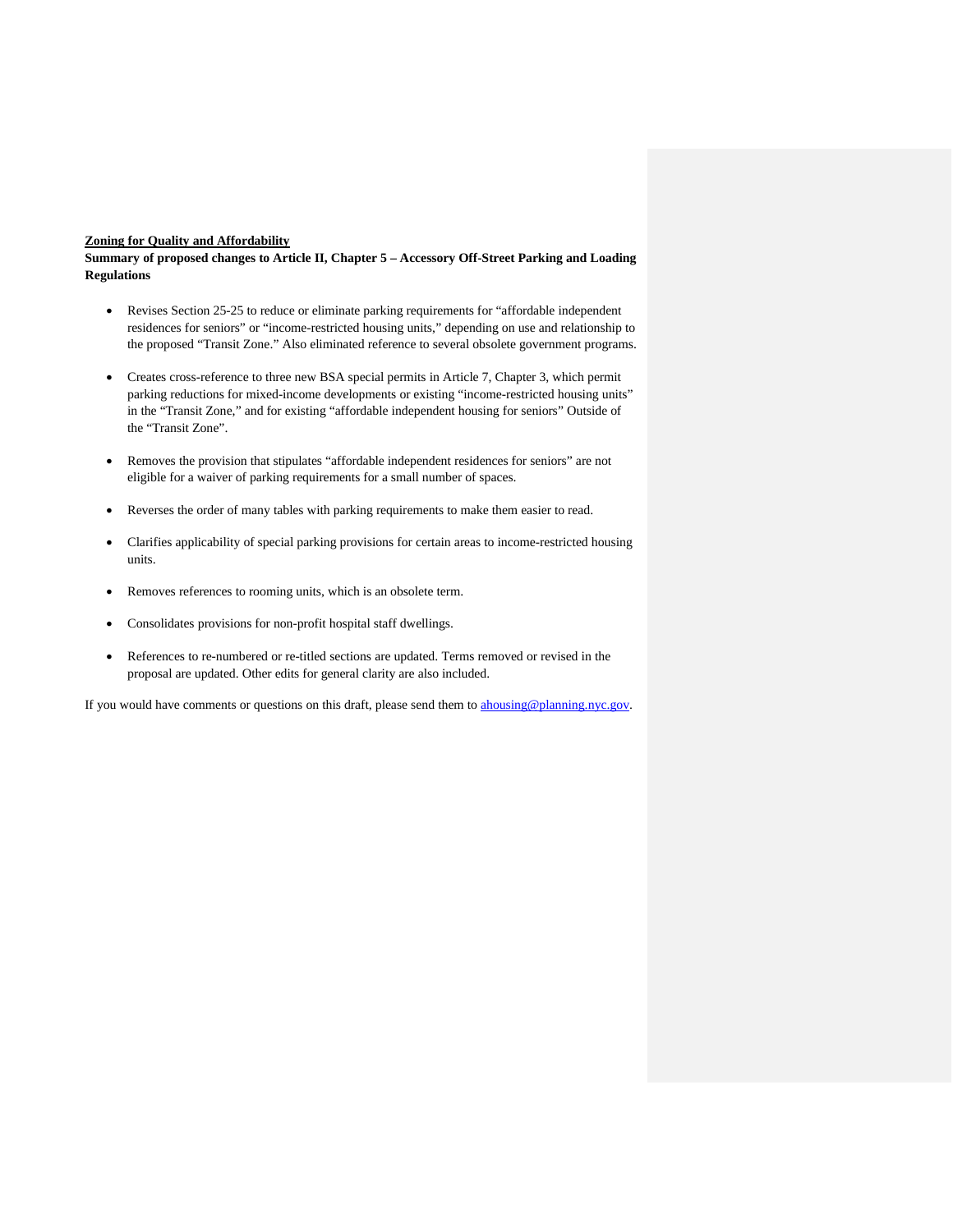Matter in underline is new, to be added; Matter in strikeout is to be deleted; Matter with  $# #$  is defined in Section 12-10; \* \* \* indicates where unchanged text appears in the Zoning Resolution

# **Article II – Residence District Regulations**

#### **Chapter 5**

**Accessory Off-Street Parking and Loading Regulations**

**Off-street Parking Regulations**

**25-00 GENERAL PURPOSES AND DEFINITIONS**

**25-02 Applicability**

### **25-021**

#### **Applicability of regulations to non-profit hospital staff dwellings**

Except as modified in Sections 25-16 (Maximum Spaces for Other than Single-Family Detached Residences) and 25-212 (Parking requirements applicable to non-profit hospital staff dwellings), the district regulations of this Chapter applicable to #residences# shall apply to #non-profit hospital staff dwellings#, and the district regulations of this Chapter applicable to #community facility uses# shall not apply to such #use#. In all districts, the regulations of this Chapter applicable to #community facility uses# shall not apply to #non-profit hospital staff dwellings#. In lieu thereof, the regulations applicable to #residences# shall apply, as follows:

\* \* \*

\* \* \*

- (a) the regulations of an R5 District shall apply to #non-profit hospital staff dwellings# located in R1, R2 and R3 Districts;
- (b) the regulations of an R6 District shall apply to #non-profit hospital staff dwellings# located in R4 and R5 Districts; and
- (c) the regulations of an R10 District shall apply to #non-profit hospital staff dwellings# located in R6 through R10 Districts.

**Commented [DCP1]:** Consolidating applicable requirements for "non-profit hospital staff dwellings" to make requirements easier to find.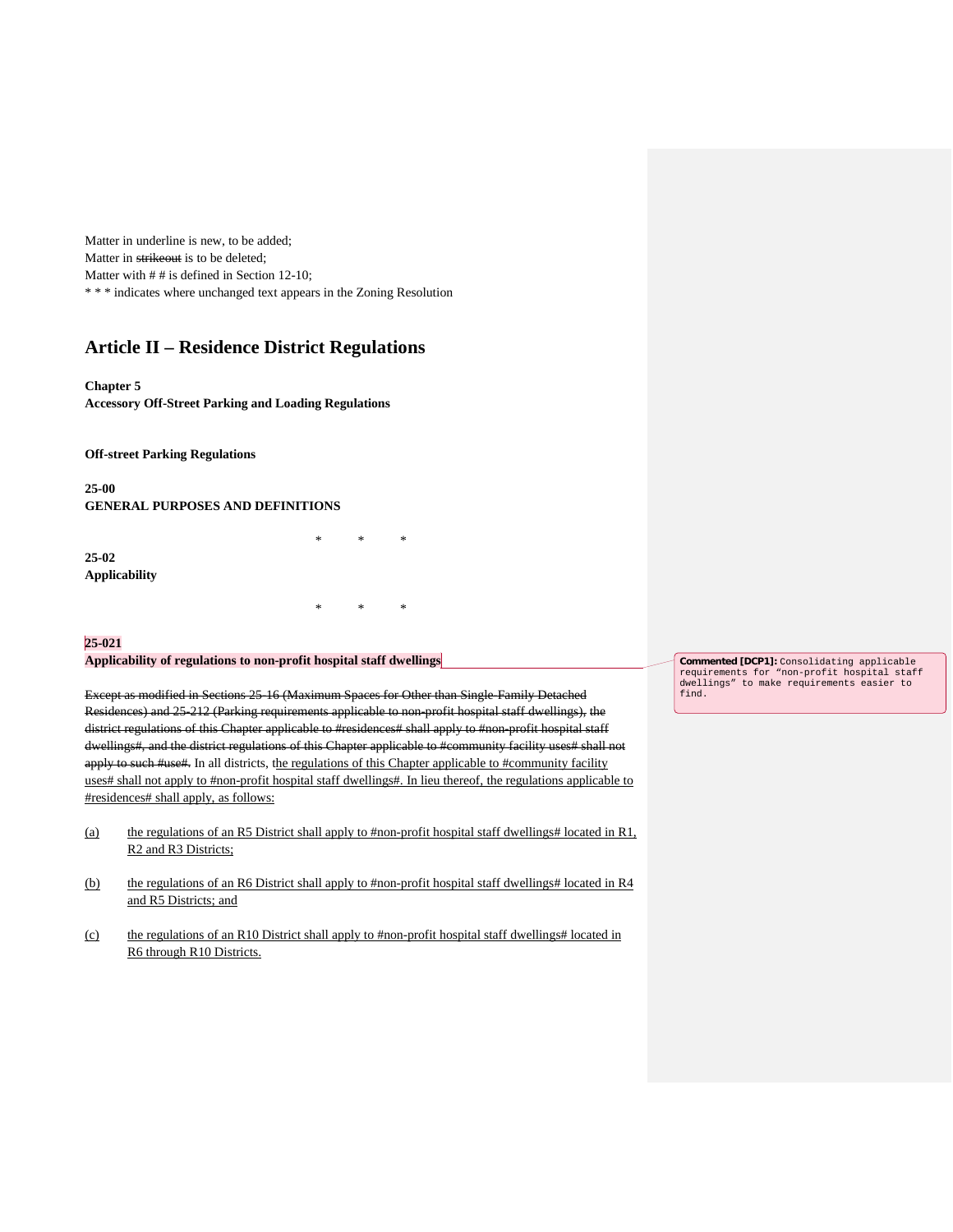### **25-025 Applicability of regulations to Quality Housing**

On any #zoning lot# containing #residences# in R6A, R6B, R7A, R7B, R7D, R7X, R8A, R8B, R8X, R9A, R9X, R10A or R10X Districts or their #commercial# equivalents, and on any #zoning lot# in other districts containing a #Quality Housing building#, all #accessory# off-street parking spaces shall comply with the provisions of Section 28-50 28-40 (PARKING FOR QUALITY HOUSING).

\* \* \*

\* \* \*

#### **25-027**

#### **Applicability of regulations in Community District 14, Queens**

In Community District 14 in the Borough of Queens, R6 and R7 Districts shall be subject to the #accessory# off-street parking regulations of an R5 District, except that such requirement shall not apply to any #development# located within an urban renewal area established prior to August 14, 2008, or #income-restricted housing units# as defined in Section 12-10 (DEFINITIONS).

For the purposes of this Section, the #floor area# of a #building# shall not include floor space used for #accessory# off-street parking spaces provided on any #story# located below 33 feet above the #base plane#.

\* \* \*

**Commented [DCP2]:** Updating cross reference to reflect reorganization in Article II, Chapter 8.

**Commented [DCP3]:** Clarifying applicability of this provision to affordable housing units.

**25-10 PERMITTED ACCESSORY OFF-STREET PARKING SPACES**

\* \* \*

**25-16 Maximum Spaces for Other than Single-Family Detached Residences**

R3 R4 R5 R6 R7 R8 R9 R10

In the districts indicated, the provisions of this Section shall apply to all #dwelling units#  $or$  #rooming units# in #buildings# containing #residences# other than #Quality Housing buildings# and #single-family detached residences#, except as provided in Section 25-17 (Modification of Maximum Spaces for Other than Single-Family Detached Residences).

The provisions of this Section applicable to #residences# in the districts set forth in the following table shall apply as set forth in the table to #non-profit hospital staff dwellings#:

**Commented [DCP4]:** Removing obsolete term.

**Commented [DCP5]:** Relocating requirements to  $25 - 021$ .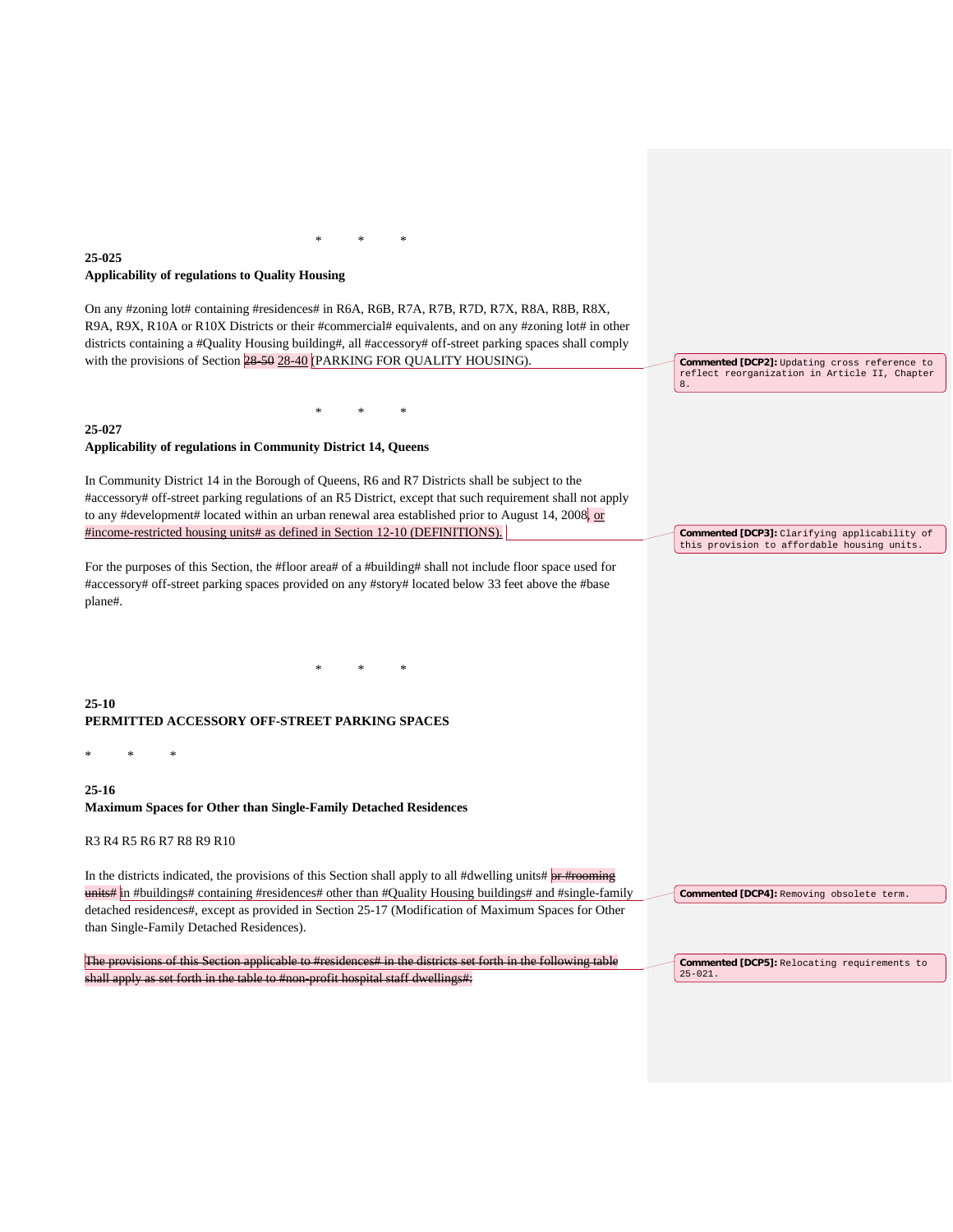### APPLICABILITY OF PROVISIONS TO NON-PROFIT HOSPITAL STAFF DWELLINGS

| District whose Regulations are Applicable |                                            |
|-------------------------------------------|--------------------------------------------|
| to #Non-profit Hospital Staff Dwellings#  | District in which #Non-profit              |
|                                           | <b>Hospital Staff Dwelling# is Located</b> |
| R <sub>5</sub>                            | $R1 R2$ or $R3$                            |
| R <sub>6</sub>                            | $R4$ or $R$ .                              |
| D 1 C                                     |                                            |

### **25-161 In R3, R4 or R5 Districts**

R3 R4 R5

In the districts indicated, not more than two off-street parking spaces shall be provided for each #dwelling unit#, and not more than one off-street parking space shall be provided for each #rooming unit#. \* \* \* **25-20 REQUIRED ACCESSORY OFF-STREET PARKING SPACES FOR RESIDENCES 25-21 General Provisions** R1 R2 R3 R4 R5 R6 R7 R8 R9 R10 In all districts, as indicated, #accessory# off-street parking spaces, open or enclosed, shall be provided for all #dwelling units# or #rooming units# created after December 15, 1961, in accordance with the provisions of the following Sections and the other applicable provisions of this Chapter, as a condition **Commented [DCP6]:** Removing obsolete term.

precedent to the #use# of such #dwelling unit# or #rooming unit#:

**Commented [DCP7]:** Removing obsolete term.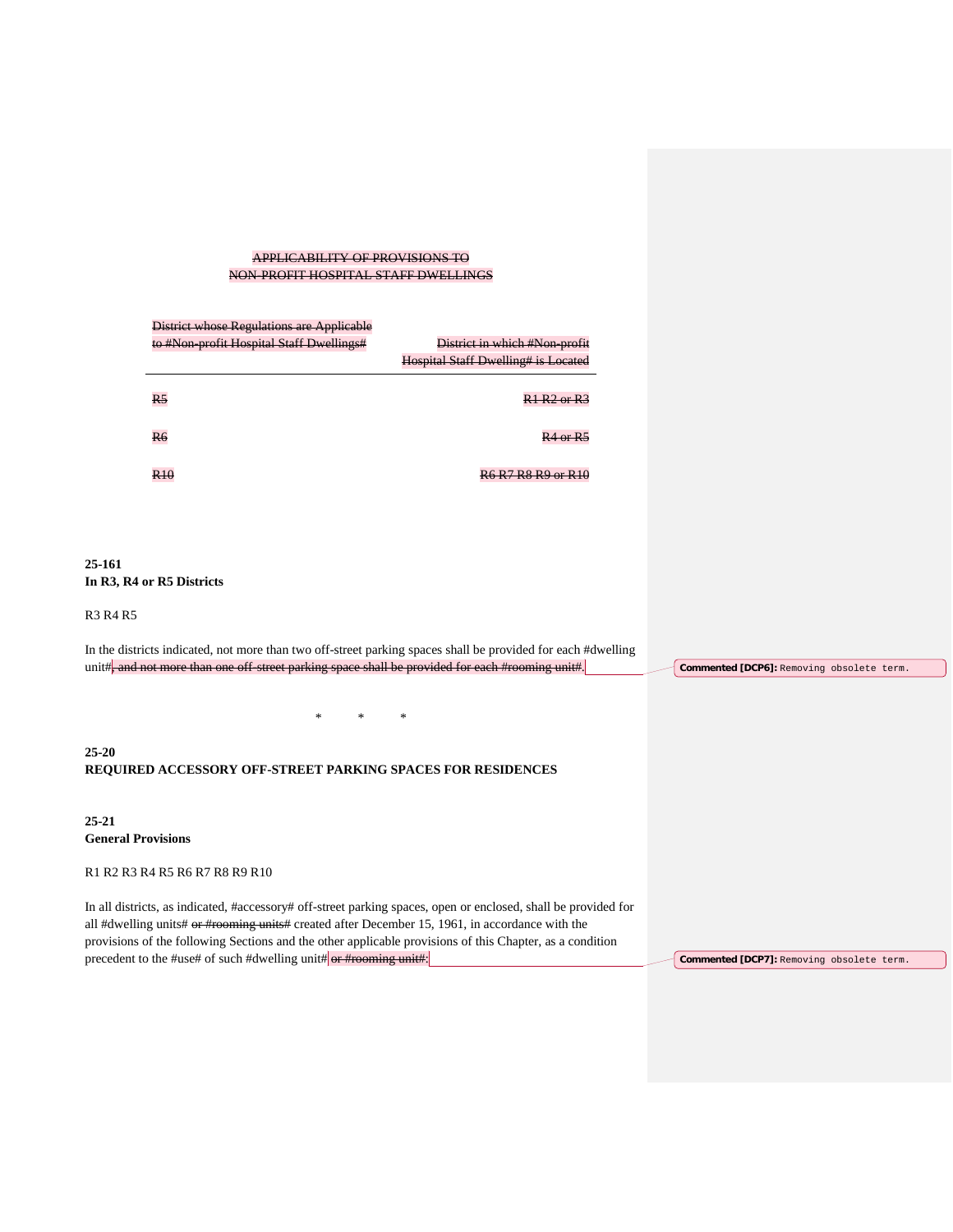|                                                                                                                                                                                                                                                                                               | Section 25-22                          | (Requirements Where Individual Parking Facilities Are Provided)                                                                                                                                                                                                                                                                                                                                                                                                                                                                                                                                                 |                                            |
|-----------------------------------------------------------------------------------------------------------------------------------------------------------------------------------------------------------------------------------------------------------------------------------------------|----------------------------------------|-----------------------------------------------------------------------------------------------------------------------------------------------------------------------------------------------------------------------------------------------------------------------------------------------------------------------------------------------------------------------------------------------------------------------------------------------------------------------------------------------------------------------------------------------------------------------------------------------------------------|--------------------------------------------|
|                                                                                                                                                                                                                                                                                               | Section 25-23                          | (Requirements Where Group Parking Facilities Are Provided)                                                                                                                                                                                                                                                                                                                                                                                                                                                                                                                                                      |                                            |
|                                                                                                                                                                                                                                                                                               | Section 25-24                          | (Modification of Requirements for Small Zoning Lots)                                                                                                                                                                                                                                                                                                                                                                                                                                                                                                                                                            |                                            |
|                                                                                                                                                                                                                                                                                               | Section 25-25                          | (Modification of Requirements for <u>Income-Restricted Housing Units or</u><br>Affordable Independent Residences for Seniors-Public Housing or<br>Housing for Elderly)                                                                                                                                                                                                                                                                                                                                                                                                                                          | Commented [DCP8]: Updating section title.  |
|                                                                                                                                                                                                                                                                                               | Section 25-28                          | (Special Provisions for Zoning Lots Divided by District Boundaries)                                                                                                                                                                                                                                                                                                                                                                                                                                                                                                                                             |                                            |
|                                                                                                                                                                                                                                                                                               |                                        | For #dwelling units# or #rooming units# constructed pursuant to the zoning regulations in effect after July<br>20, 1950, and prior to December 15, 1961, off-street parking spaces #accessory# to such #dwelling units#<br>or #rooming units# cannot be removed if such spaces were required by such zoning regulations, unless<br>such spaces would not be required pursuant to the applicable zoning regulations currently in effect.                                                                                                                                                                         |                                            |
|                                                                                                                                                                                                                                                                                               | #dwelling unit#.                       | For the purposes of these Sections, three #rooming units# shall be considered the equivalent of one                                                                                                                                                                                                                                                                                                                                                                                                                                                                                                             | Commented [DCP9]: Removing obsolete term.  |
|                                                                                                                                                                                                                                                                                               |                                        | For the purposes of calculating the number of required parking spaces for any #building# containing<br>#residences#, any fraction of a space 50 percent or greater shall be counted as an additional space.<br>In the event that the number of #accessory# off-street parking spaces required under the provisions of<br>these Sections exceeds the maximum number of spaces permitted under the provisions of Section 25-16<br>(Maximum Spaces for Other than Single-Family Detached Residences), the Commissioner of Buildings<br>shall reduce the required number of spaces to the maximum number permitted. |                                            |
| 25-211                                                                                                                                                                                                                                                                                        |                                        | Application of requirements to conversions and certain enlargements                                                                                                                                                                                                                                                                                                                                                                                                                                                                                                                                             |                                            |
|                                                                                                                                                                                                                                                                                               |                                        |                                                                                                                                                                                                                                                                                                                                                                                                                                                                                                                                                                                                                 |                                            |
|                                                                                                                                                                                                                                                                                               | R1 R2 R3 R4 R5 R6 R7-1 R7A R7B R7D R7X |                                                                                                                                                                                                                                                                                                                                                                                                                                                                                                                                                                                                                 |                                            |
| In the districts indicated, the requirements of Section 25-21 (General Provisions) shall not apply<br>(c)<br>to #dwelling units# or #rooming units# created by the change of non-#residential uses# to<br>#residential uses# on #zoning lots# with less than 5,000 square feet of #lot area#. |                                        |                                                                                                                                                                                                                                                                                                                                                                                                                                                                                                                                                                                                                 |                                            |
|                                                                                                                                                                                                                                                                                               | R7-2 R8 R9 R10                         |                                                                                                                                                                                                                                                                                                                                                                                                                                                                                                                                                                                                                 |                                            |
| (d)                                                                                                                                                                                                                                                                                           |                                        | In the districts indicated, no #accessory# off-street parking is required for the creation of<br>additional #dwelling units# or #rooming units# within existing #buildings#.                                                                                                                                                                                                                                                                                                                                                                                                                                    | Commented [DCP10]: Removing obsolete term. |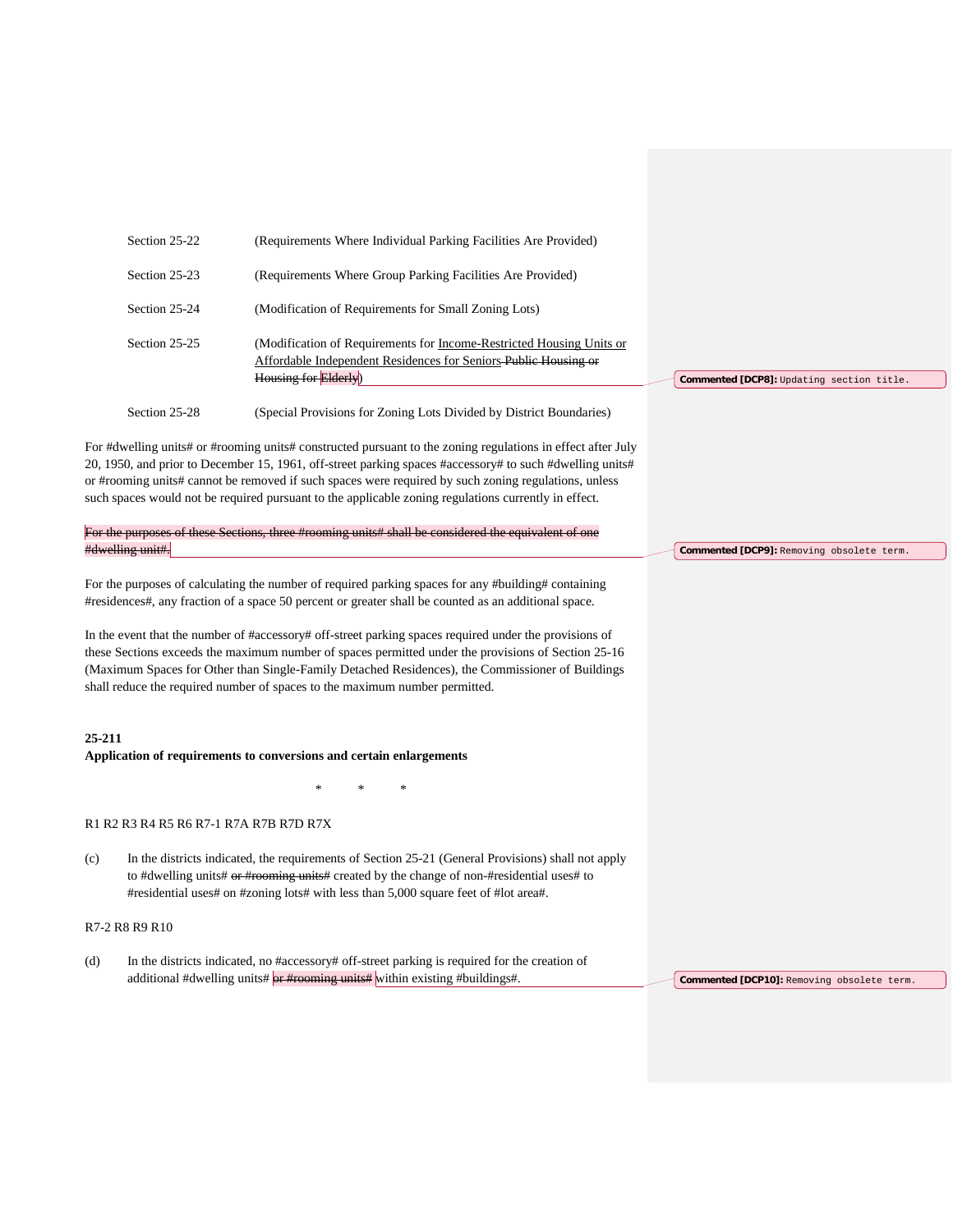| 25-212                                                                                                                                                    |  |  |
|-----------------------------------------------------------------------------------------------------------------------------------------------------------|--|--|
| Parking requirements applicable to non-profit bosnitel staff dwellings<br><u>r armine requirements applicable to holi-profit hospital stari-aweinings</u> |  |  |

#### R1 R2 R3 R4 R5 R6 R7 R8 R9 R10

In all districts, as indicated, the provisions of Sections 25-21 to 25-28, inclusive, relating to Required Accessory Off-Street Parking Spaces for Residences, shall apply as set forth in this Section to #non-profit hospital staff dwellings#. The district regulations of Sections 25-21 to 25-28, inclusive, applicable to #non-profit hospital staff dwellings# are determined in accordance with the following table and are the same as the regulations applicable to #residences# in the districts indicated in the table.



|                       | ັ | . . | <b>District</b> |
|-----------------------|---|-----|-----------------|
| R <sub>5</sub>        |   |     | R1 R2 R3        |
| R <sub>6</sub>        |   |     | <b>R4 R5</b>    |
| <b>R<sub>10</sub></b> |   |     | R6 R7 R8 R9 R10 |
|                       |   |     |                 |

\* \* \*

**25-23 Requirements Where Group Parking Facilities Are Provided**

#### R1 R2 R3 R4 R5 R6 R7 R8 R9 R10

In all districts, as indicated, where #group parking facilities# are provided, for all new #residences#, #accessory# off-street parking spaces shall be provided for at least that percentage of the total number of #residences# set forth in the following table. Such spaces shall be kept available to the residents of the #building#, in accordance with the provisions of Section 25-41 (Purpose of Spaces and Rental to Non-Residents).

> PARKING SPACES REQUIRED WHERE GROUP PARKING FACILITIES ARE PROVIDED

**Commented [DCP11]:** Removing section as requirements are consolidated in 25-021.

**Commented [DCP12]:** Reversing order of table for greater clarity.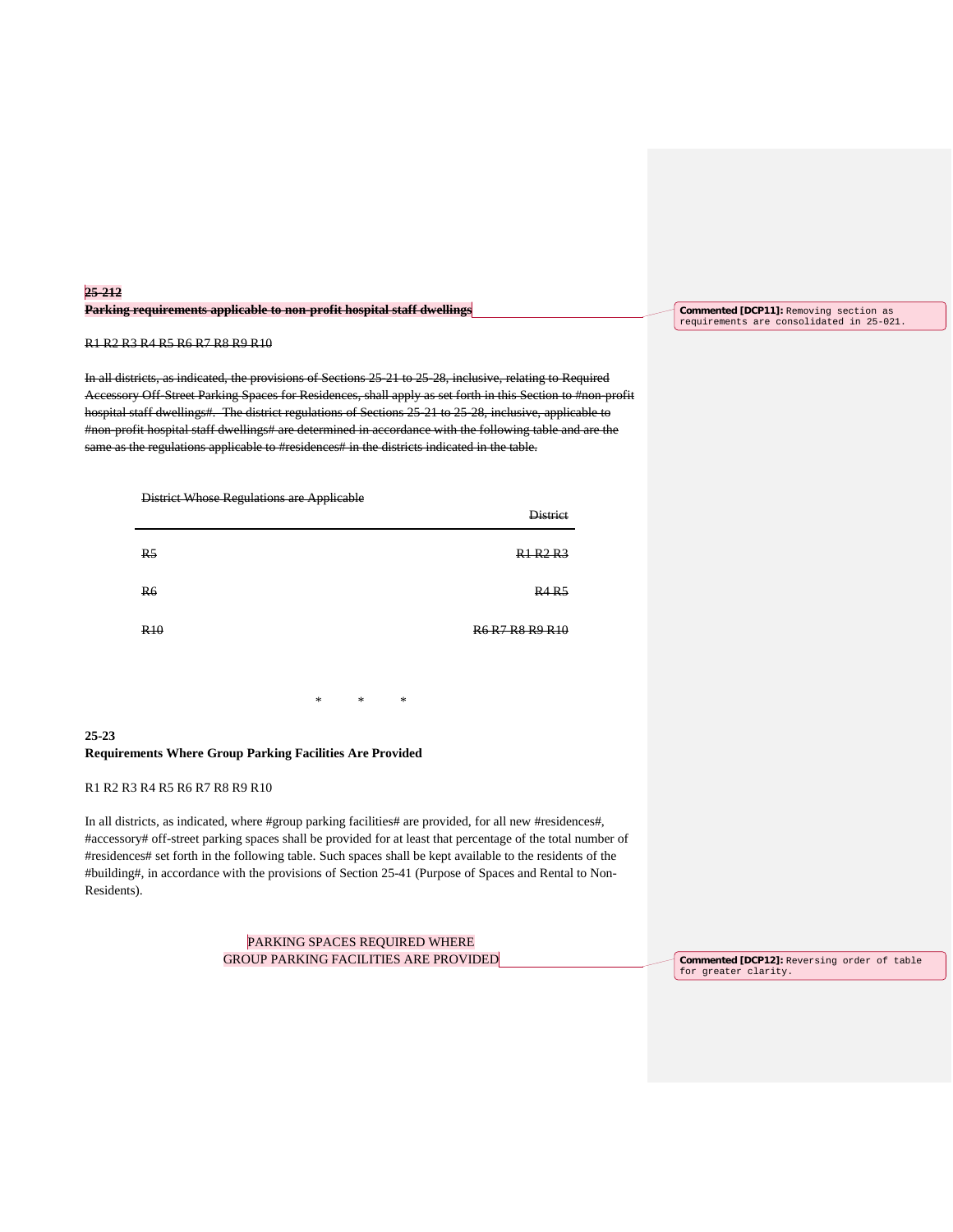| Percent of Total         |                                     |
|--------------------------|-------------------------------------|
| #Residences#             | <b>District</b>                     |
| $100*$                   | R1 R2 R3 R4A R4-1                   |
| 100                      | <b>R4 R4B R5A</b>                   |
| 85                       | R <sub>5</sub>                      |
| 70**                     | R <sub>6</sub>                      |
| 66                       | <b>R5B R5D</b>                      |
| $60**$                   | $R7-1$                              |
| 50**                     | R6A R6B R7 2 R7A R7B R7D R7X R8B*** |
| 40                       | <b>R8 R9 R10</b>                    |
| District                 | Percent of Total #Residences#       |
| R1 R2 R3 R4A R4-1        | $100^{1}$                           |
| <b>R4 R4B R5A</b>        | <b>100</b>                          |
| R <sub>5</sub>           | 85                                  |
| <b>R6</b>                | $70^{2}$                            |
| R5B R5D                  | 66                                  |
| $R7-1$                   | $60^{2}$                            |
| R6A R6B R7-2 R7A R7B R7D | $50^{2}$                            |

**R8 R9 R10** 40

 $R7X R8B<sup>3</sup>$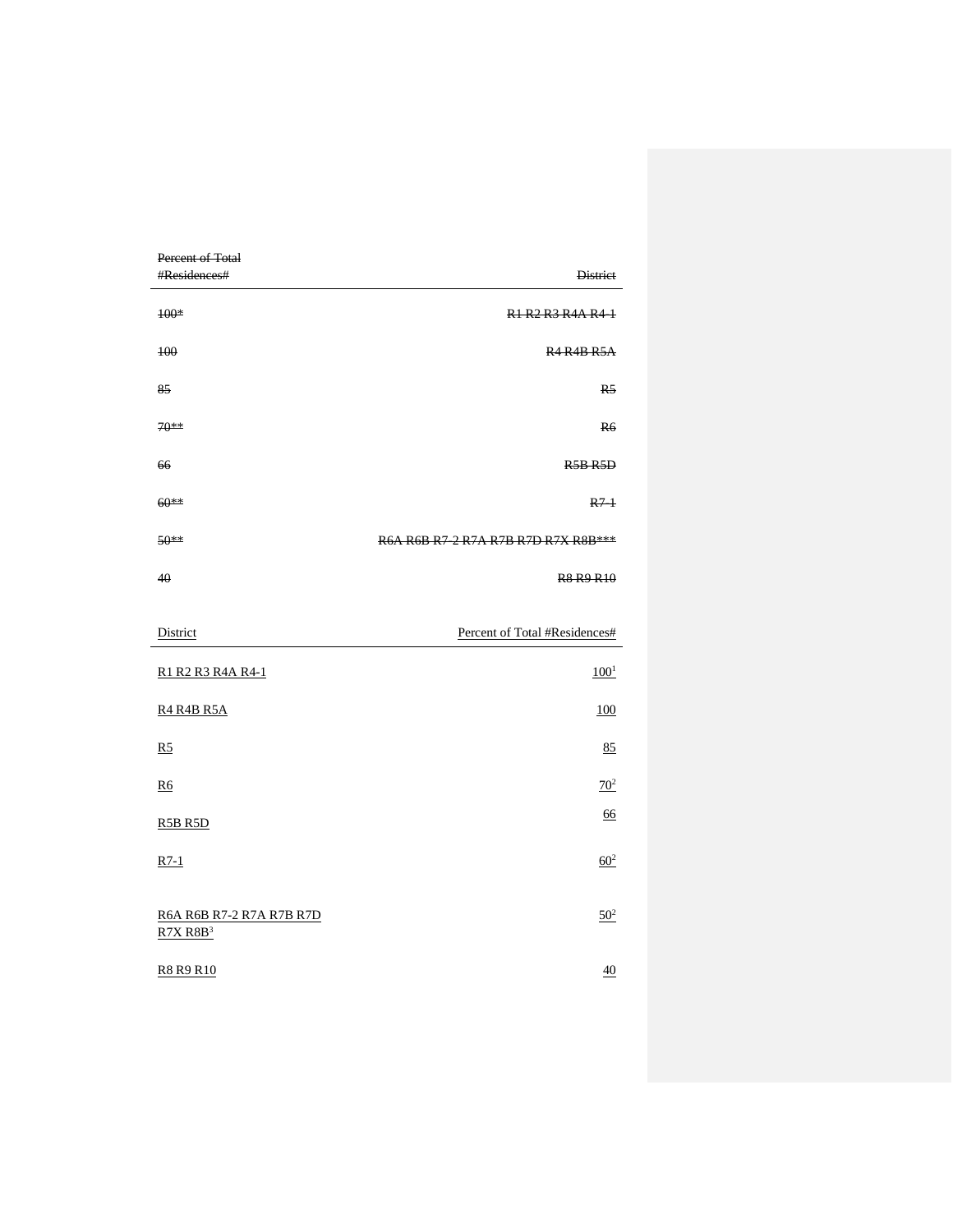- <sup>1</sup> In R1, R2, R3, R4A and R4-1 Districts within #lower density growth management areas#, 1.5 #accessory# off-street parking spaces shall be provided for each #dwelling unit#. However, in such districts in the Borough of Staten Island, two #accessory# offstreet parking spaces shall be provided for each #single-family residence#, three #accessory# off-street parking spaces shall be provided for each #two-family residence#, and for all other #residences#, #accessory# off-street parking spaces shall be provided for at least 150 percent of the total number of #dwelling units# within such #residences#
- <sup>2</sup> In R6 or R7 Districts for #residences# created pursuant to the Quality Housing Program, #accessory# off-street parking spaces shall be provided for at least 50 percent of the total number of such #residences#
- <sup>3</sup> In the borough of Brooklyn, R8B Districts are subject to the parking requirements applicable in R8 Districts

In a #predominantly built-up area# where #group parking facilities# are provided, #accessory# parking spaces shall be provided for at least that percentage of the total number of #dwelling units# set forth in the following table:

| Percent of Total #Residences# | <b>District</b>                  |
|-------------------------------|----------------------------------|
|                               |                                  |
| 66                            | R4R5                             |
|                               |                                  |
|                               |                                  |
| District                      | Percent of Total<br>#Residences# |
|                               |                                  |
| R4R5                          | <u>66</u>                        |
|                               |                                  |
|                               |                                  |

**Commented [DCP13]:** Reversing order of table

# **25-231**

| Modification of requirements to facilitate affordable housing                                             | Commented [DCP14]: Adding section noting the |
|-----------------------------------------------------------------------------------------------------------|----------------------------------------------|
|                                                                                                           | applicability of a new BSA special permit in |
|                                                                                                           | Article 7, Chapter 3.                        |
| Within the #Transit Zone#, the Board of Standards and Appeals may permit a reduction in the               |                                              |
| requirements set forth in Section 25-23 in accordance with the provisions of Section 73-433 (Reduction of |                                              |
| parking spaces to facilitate affordable housing).                                                         |                                              |

**25-24**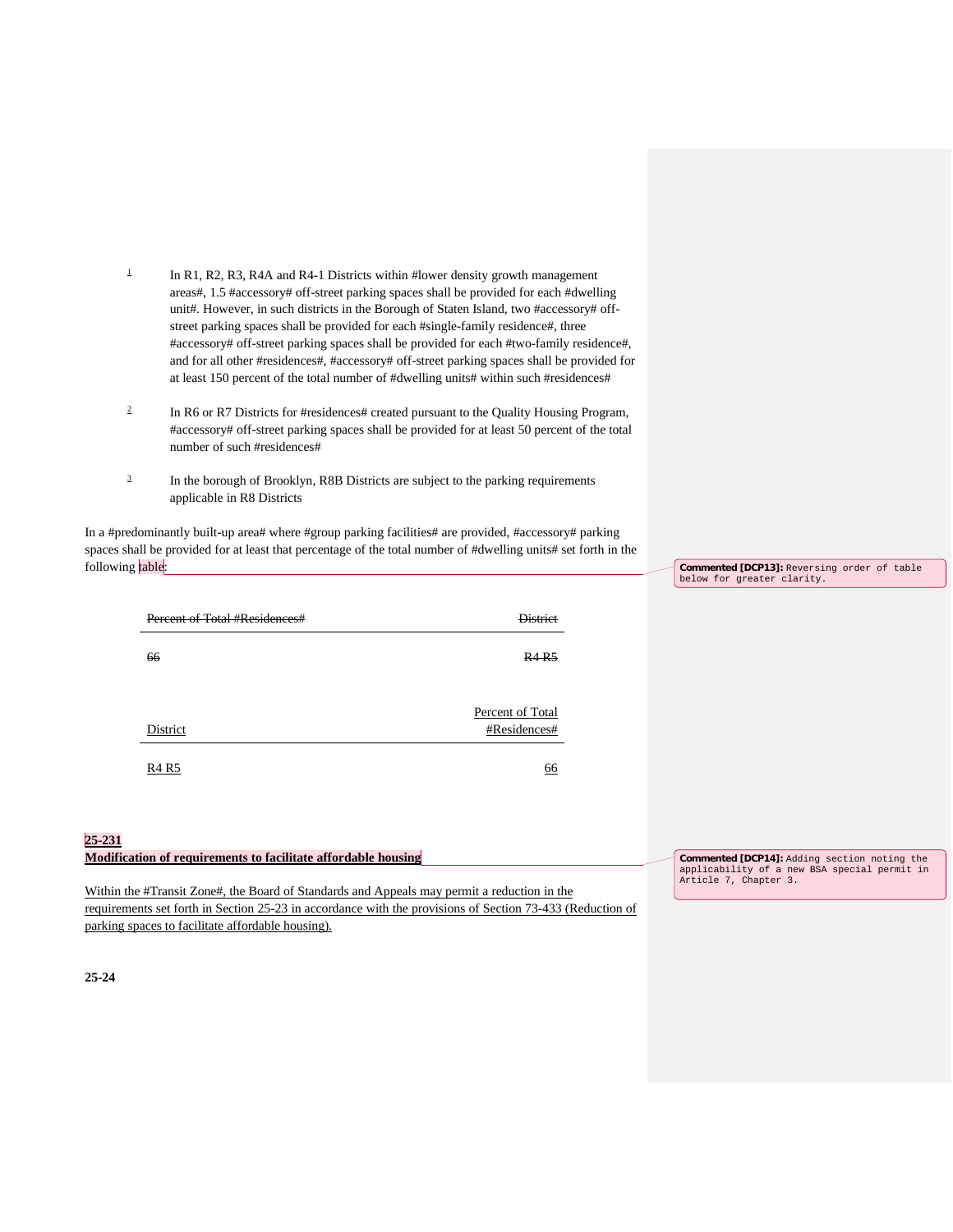#### **Modification of Requirements for Small Zoning Lots**

\* \* \*

### **25-241 Reduced requirements**

#### R6 R7 R8 R9 R10

In the districts indicated, for #zoning lots# of 10,000 or 15,000 square feet or less, the number of required #accessory# off-street parking spaces is as set forth in the following table:

### REDUCED REQUIREMENTS FOR SMALL ZONING LOTS

#Lot Area# Parking Spaces Required as a Percent of Total #Dwelling Units# **District** 10,000 square feet or less 50 R6 R7-1\* R7B 30 R7-1 R7A R7D R7X 10,001 to 15,000 square feet 30 R7-2

20 R8\*\* R9 R10

#Lot Area# District Parking Spaces Required as a Percent of Total #Dwelling Units# 10,000 square feet or less  $R6 R7-11 R7B$  50 R7-1 R7A R7D R7X 30 10,001 to 15,000 R7-2 20 **Commented [DCP15]:** Reversing order of table for greater clarity.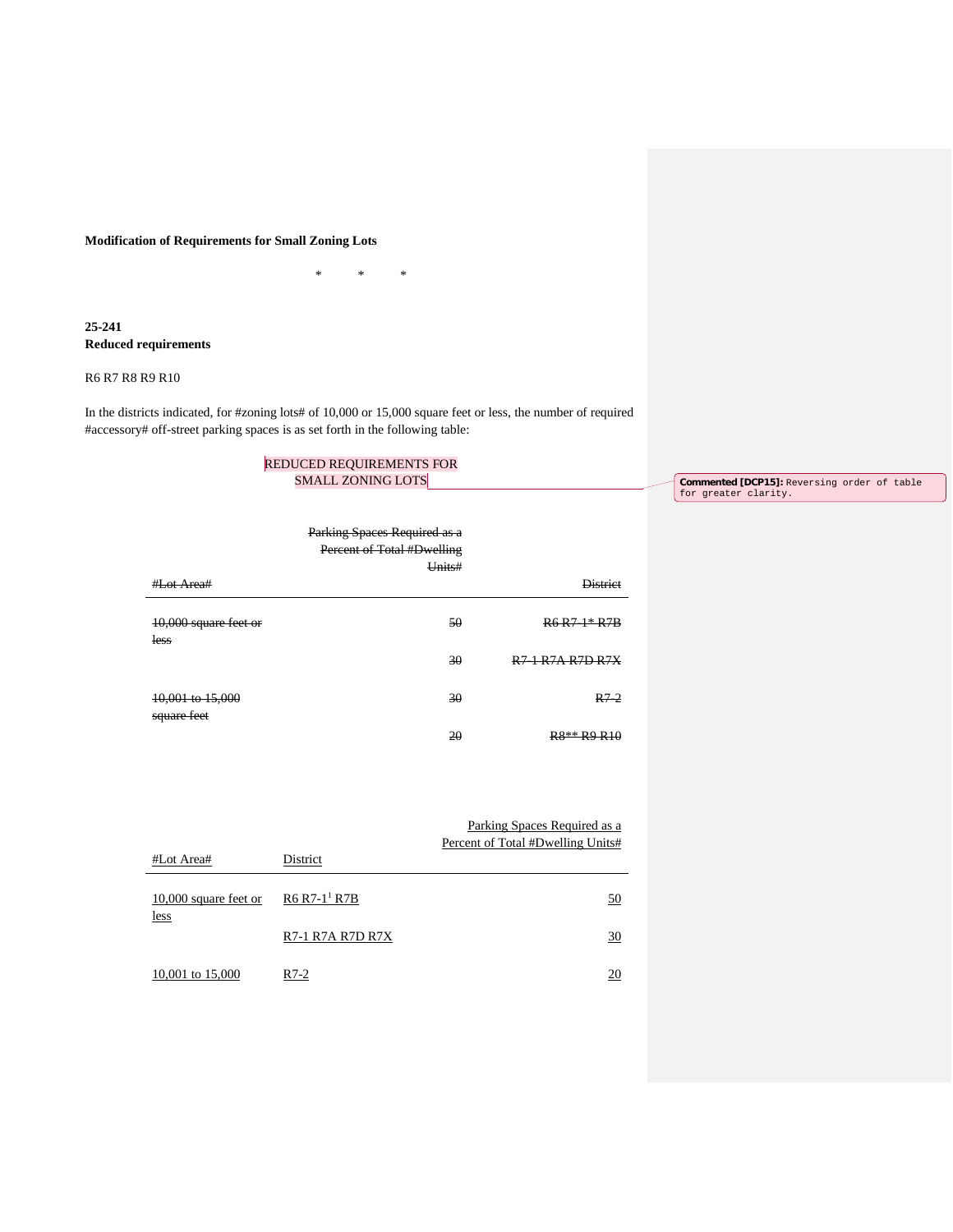square feet

#### $R8^2 R9 R10$  20

- 
- <sup>1</sup> Within #lower density growth management areas# in Community District 10, Borough of the Bronx
- <sup>2</sup> In R8B Districts, the parking requirements may not be reduced.

# **25-25**

**Modification of Requirements for Income-Restricted Housing Units or Affordable Independent Residences for Seniors Public, Publicly-Assisted and Government Assisted Housing or for Nonprofit Residences for the Elderly**

\* \* \*

The requirements set forth in Section 25-23 (Requirements Where Group Parking Facilities Are Provided) shall be modified for #income-restricted housing units#, as defined in Section 12-10 (DEFINITIONS), and further modified where such #income-restricted housing units# are located in an #affordable independent residence for seniors#, in accordance with the provisions of this Section, inclusive. For the purposes of this Section, not more than one #dwelling unit# reserved for occupancy by a superintendent in a #building# otherwise comprised of #income-restricted housing units# shall also be considered an #income-restricted housing unit#.

R1 R2 R3 R4 R5 R6 R7 R8 R9 R10

In all districts, as indicated, #accessory# off-street parking spaces shall be provided for at least that percentage of the total number of #dwelling units# in each category as set forth in the following table, for:

- (a) all #dwelling units# in publicly-assisted housing developments approved by the City Planning Commission which limit maximum tenant income and receive cash and/or interest subsidies under Federal mortgage programs;
- (b) all #dwelling units# in publicly-assisted housing developments approved by the City Planning Commission which limit maximum tenant income and receive rent subsidy contracts under Federal rent subsidy programs, other than such developments owned by or constructed for the New York City Housing Authority which have received "plan" and "project" approval prior to June 30, 1975; and #non-profit residences for the elderly# or #dwelling units# for the elderly;
- all #dwelling units# in low rent public housing developments owned by or constructed for the New York City Housing Authority or other public authority and receiving cash subsidies, or #dwelling units# in new housing developments approved by the City Planning Commission that are reserved for low-income tenants for a period of not less than 40 years at rentals equivalent to

**Commented [DCP16]:** Updating parking provisions in this section for "affordable independent residences for seniors" and "income-restricted housing units."

Also, removing provisions below that refer to obsolete government programs.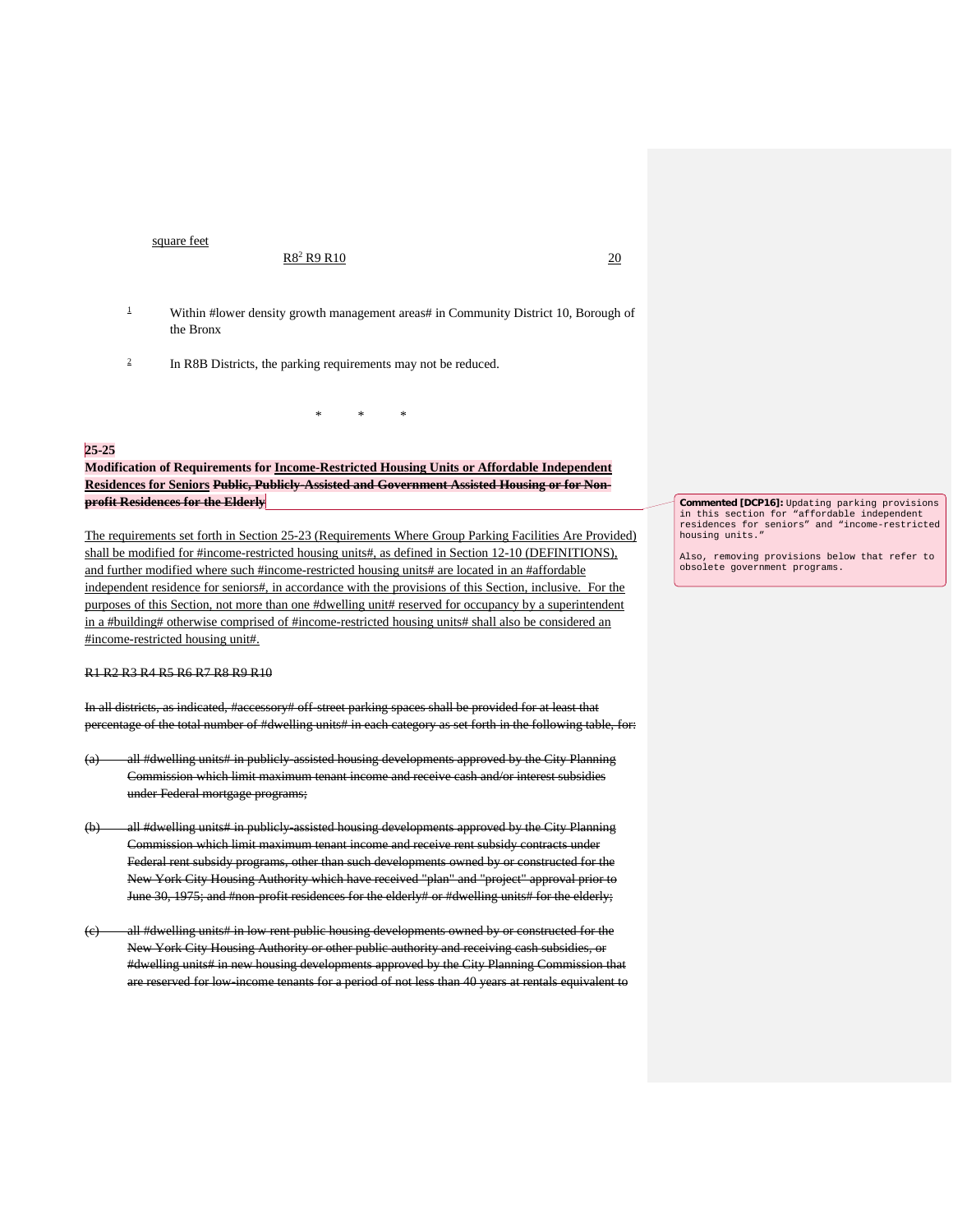rentals in low rent public housing developments receiving cash subsidies;

- (d) #non-profit residences for the elderly# or #dwelling units# in a publicly-assisted or public housing development that are reserved for elderly tenants for a period of not less than 40 years and that comply with the appropriate space requirements for related #accessory# social and welfare facilities set forth in the definition of a #non-profit residence for the elderly# in Section 12-10 (DEFINITIONS); and
- (e) all government assisted #dwelling units# or #rooming units# in developments which receive New York City or New York State assistance to reduce total development cost by \$10,000 or 10 percent, whichever is less, and limit maximum tenant income to the income limits established by the United States Department of Housing and Urban Development for New York City mortgagors assisted under Section 235 of the National Housing Act, as amended.

### PARKING SPACES REQUIRED FOR PUBLIC, PUBLICLY-ASSISTED AND GOVERNMENT ASSISTED HOUSING DEVELOPMENTS OR NON-PROFIT RESIDENCES FOR THE ELDERLY

| Publiely<br>Assisted<br>Housing | Federal<br>Rent<br>Subsidy<br>Programs | <b>Public Housing</b><br>Developments or<br>#Dwelling Units#<br>for Low Income<br><b>Tenants</b> | #Non-profit<br>Residences for the<br>Elderly# or<br>#Dwelling Units#<br>for the Elderly | Gov't<br>Assisted<br>Housing | <b>District</b>                              |
|---------------------------------|----------------------------------------|--------------------------------------------------------------------------------------------------|-----------------------------------------------------------------------------------------|------------------------------|----------------------------------------------|
| 80                              | 65                                     | 50.0                                                                                             | ***                                                                                     | 80                           | R1R2                                         |
| 80                              | 65                                     | 50.0                                                                                             | 35.0                                                                                    | 80                           | <b>R3 R4</b>                                 |
| 70                              | 56                                     | 42.5                                                                                             | 31.5                                                                                    | 70                           | R <sub>5</sub>                               |
| 55                              | 45                                     | 35.0                                                                                             | 22.5                                                                                    | 55                           | <b>R5D R6**</b>                              |
| 39                              | 32                                     | 25.0                                                                                             | 16.0                                                                                    | 35                           | R6A R6B<br>R7B                               |
| 45                              | 38                                     | 30.0                                                                                             | 20.0                                                                                    | 45                           | $R7 + 1$ **                                  |
| 30                              | 23                                     | 15.0                                                                                             | 12.5                                                                                    | 25                           | R7 2 R7A<br>R <sub>7</sub> D <sub>R7</sub> X |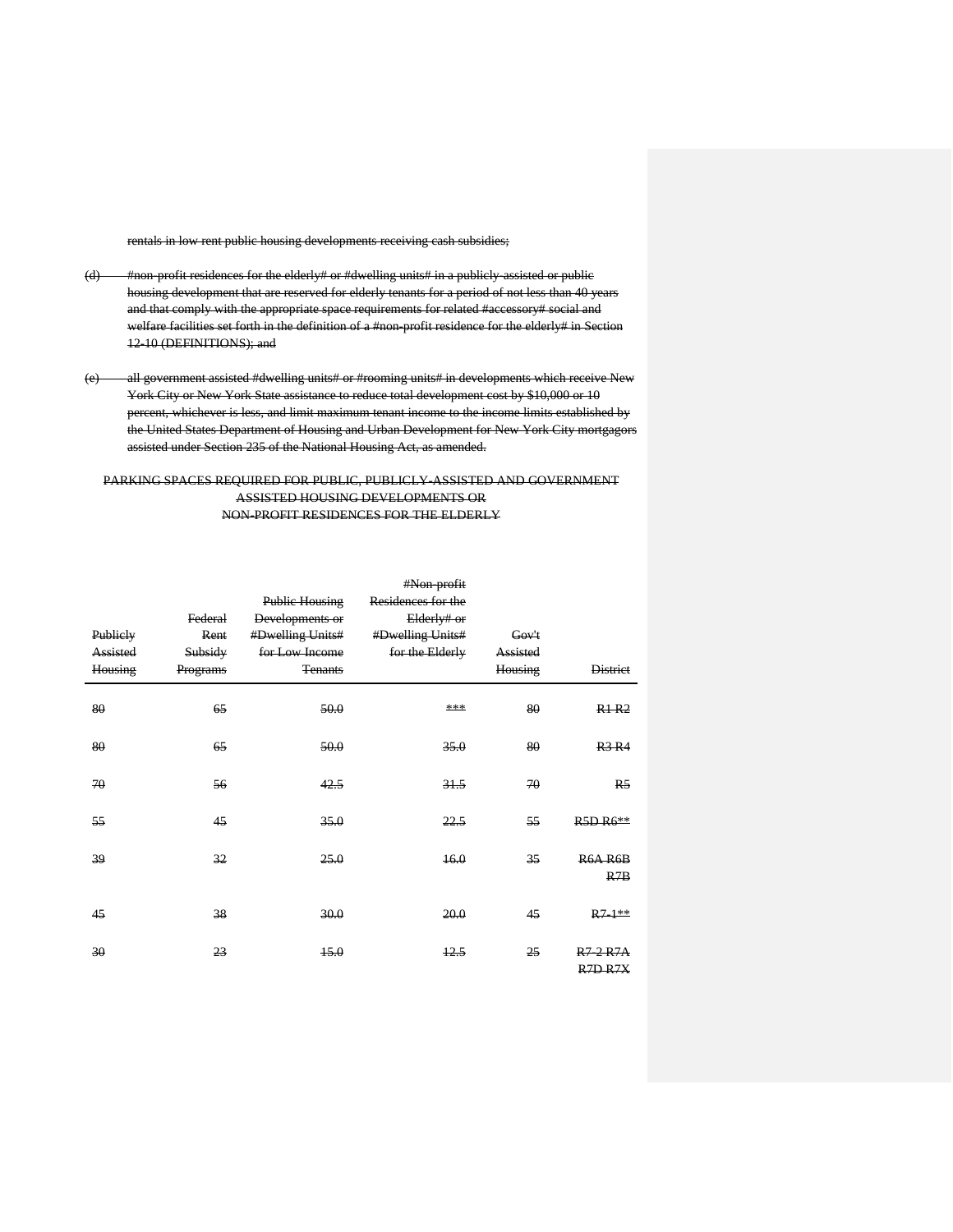R8B\*

| -30    | 21                                                                                                                     | 12.0 | 40.0 | 25 | R8 R8A R8X<br><b>R9 R10</b> |
|--------|------------------------------------------------------------------------------------------------------------------------|------|------|----|-----------------------------|
| $\ast$ | In the Borough of Brooklyn, R8B Districts are subject to the parking requirements applicable in<br><b>R8 Districts</b> |      |      |    |                             |
| $**$   | For assisted housing projects in R6 or R7 1 Districts which are #Ouality Housing buildings# the                        |      |      |    |                             |

\*\* For assisted housing projects in R6 or R7-1 Districts which are #Quality Housing buildings#, the applicable district parking requirements shall be as follows:

| <b>District</b> | <b>Applicable District Parking</b><br>Requirement |
|-----------------|---------------------------------------------------|
| <b>R6</b>       | R6A                                               |
| $R7-1$          | D7A<br>$\cdots$                                   |

#non-profit residence for the elderly# is not a permitted #use# in R1 or R2 Districts. See Section 22-12 (Use Group 2)

## **25-251**

|  |  | <b>Income-restricted housing units</b> |  |
|--|--|----------------------------------------|--|
|--|--|----------------------------------------|--|

Regulations applicable to #income-restricted housing units#, except where such units are located in an #affordable independent residence for seniors#, are set forth in this Section**.** 

Within the #Transit Zone# no #accessory# off-street parking spaces shall be required for #incomerestricted housing units# developed after (date of enactment). Existing required or permitted accessory off-street parking spaces for #income-restricted housing units# existing prior to (date of enactment) shall continue to be subject to the applicable zoning district regulations in effect prior to (date of enactment), except that the Board of Standards and Appeals may waive or modify such requirements in accordance with the provisions of Section 73-434 (Reduction of existing parking spaces for income-restricted housing units).

Outside the #Transit Zone#, #accessory# off-street parking spaces shall be provided for at least that percentage of the total number of #income-restricted housing units# as set forth in the following table:

District Parking requirement per

**Commented [DCP17]:** Updating parking requirements for "income-restricted housing units," except for those that are in "affordable independent residence for seniors" whose requirements are included in 25-252. Different parking requirements would apply inside and outside the "Transit Zone."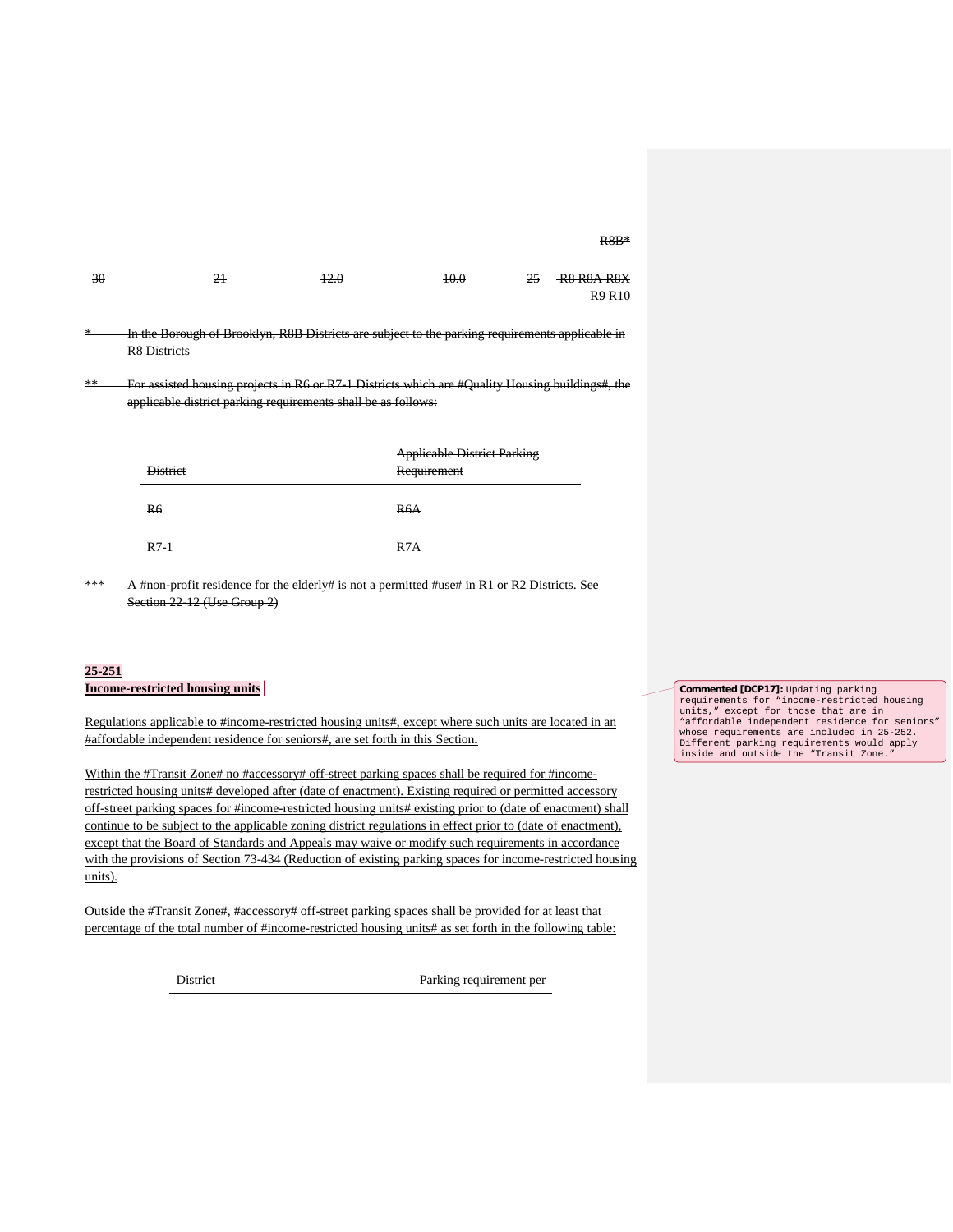|                                                                                                                              | #income-restricted housing |
|------------------------------------------------------------------------------------------------------------------------------|----------------------------|
|                                                                                                                              | unit#                      |
|                                                                                                                              | (Percent)                  |
| R3-2 R4                                                                                                                      | 50.0                       |
| R5 R5B                                                                                                                       | 42.5                       |
| R5D                                                                                                                          | 35.0                       |
| <b>R6 R7B</b>                                                                                                                | 25.0                       |
| R7-1 R7-2 R7A R7D R7X R8B <sup>1</sup>                                                                                       | 15.0                       |
| R8 R8A R8X R9 R10                                                                                                            | 12.0                       |
| <sup>1</sup> In the Borough of Brooklyn, R8B Districts are subject to the parking<br>requirements applicable in R8 Districts |                            |

### **25-252 Affordable Independent Residences for Seniors**

Within the #Transit Zone# no #accessory# off-street parking spaces shall be required for #incomerestricted housing units# in an #affordable independent residence for seniors#. Outside the #Transit Zone#, #accessory# off-street parking spaces shall be provided for at least ten percent of the total number of #dwelling units# in an #affordable independent residence for seniors# developed after (date of enactment).

Existing required or permitted accessory off-street parking spaces for #income-restricted housing units# in #affordable independent residences for seniors# outside of the #Transit Zone# existing prior to (date of enactment) shall continue to be subject to the applicable zoning district regulations in effect prior to (date of enactment), except that the Board of Standards and Appeals may waive or modify such requirements in accordance with the provisions of Section 73-435 (Reduction of existing parking for affordable residences for seniors).

### **25-26**

**Waiver of Requirements for Small Number of Spaces**

R4B R5B R5D R6 R7 R8 R9 R10

In the districts indicated, the requirements set forth in Section 25-21 (General Provisions) shall be waived

**Commented [DCP18]:** Updating parking requirements for "affordable independent residences for seniors." Different requirements would apply inside and outside the "Transit Zone."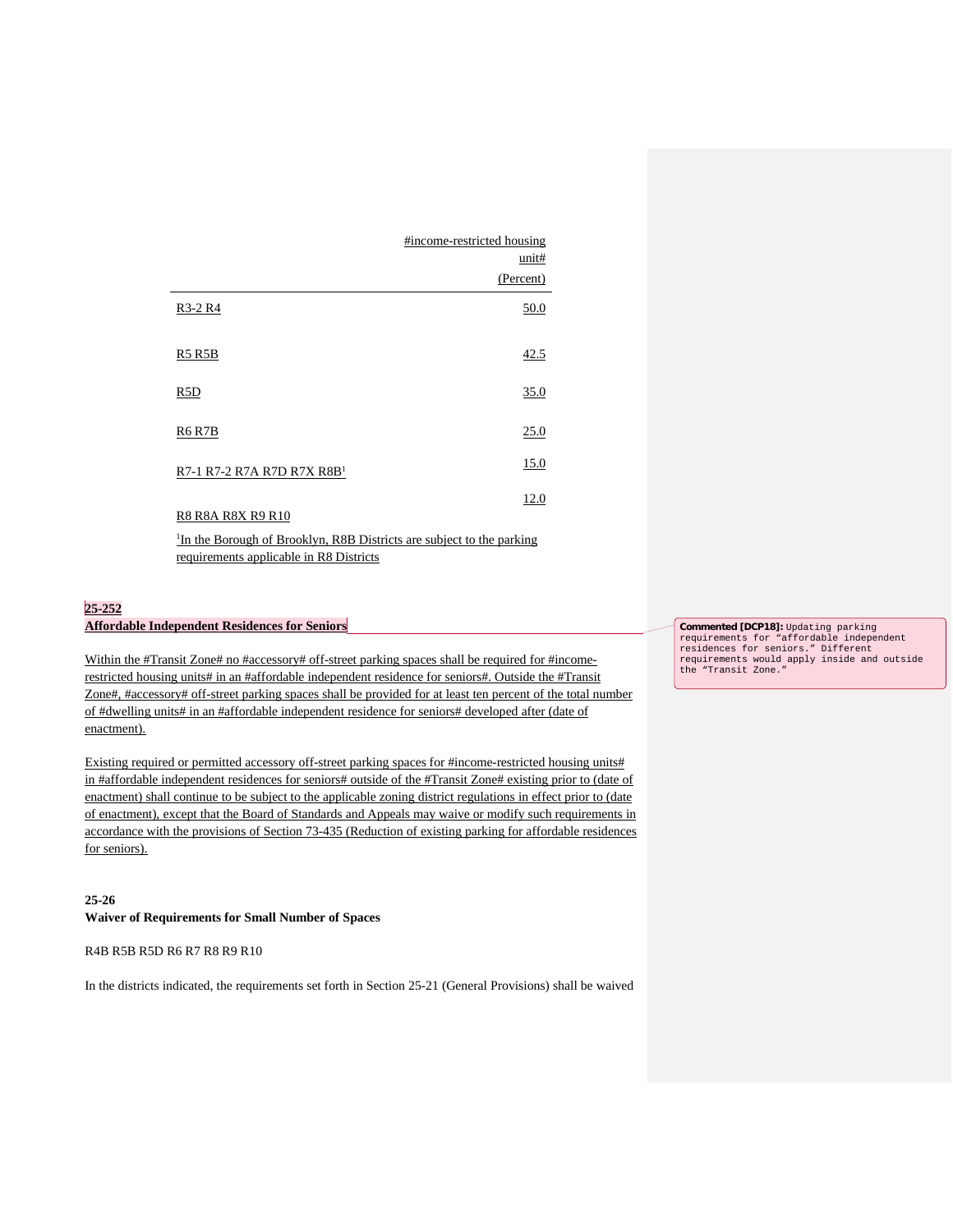if the required number of #accessory# off-street parking spaces resulting from the application of such requirements is no greater than the maximum number as set forth in this Section, except that the requirements shall not be waived for #non-profit residences for the elderly#.

However, the following provisions shall apply:

- (a) in R5D Districts, the provisions of this Section, inclusive, shall only apply to #zoning lots# existing both on June 29, 2006, and on the date of application for a building permit; and
- (b) in R6 and R7 Districts in #lower density growth management areas# in Community District 10 in the Borough of the Bronx, the provisions of this Section, inclusive, shall only apply to #zoning lots# existing both on March 25, 2003, and on the date of application for a building permit.

# **25-261 For developments or enlargements**

R4B R5B R5D R6 R7 R8 R9 R10

For #developments# in R4B and R5B Districts, and for #developments# and #dwelling units# within #enlarged# portions of #buildings# in R5D, R6, R7, R8 R9 and R10 Districts, the maximum number of #accessory# off-street parking spaces for which requirements are waived is set forth in the following table:

| Maximum number of spaces<br>waived | <b>District</b>                                                                                                   |
|------------------------------------|-------------------------------------------------------------------------------------------------------------------|
| $\overline{1}$                     | R <sub>4</sub> B R <sub>5</sub> B R <sub>5</sub> D                                                                |
| 5                                  | <b>R6 R7-1 R7B</b>                                                                                                |
| $\overline{15}$                    | R <sub>7</sub> 2 R <sub>7</sub> A R <sub>7</sub> D R <sub>7</sub> X R <sub>8</sub> R <sub>9</sub> R <sub>10</sub> |
|                                    |                                                                                                                   |
| District                           | Maximum number of spaces waived                                                                                   |
| R4B R5B R5D                        |                                                                                                                   |
| <b>R6 R7-1 R7B</b>                 | 5                                                                                                                 |

**Commented [DCP19]**: Updating provision to allow waiver of parking spaces for "affordable independent residences for seniors" with a small number of required parking spaces. Given there are no parking proposed parking requirements in the "Transit Zone" for this use, applicability is limited to areas outside the "Transit Zone."

**Commented [DCP20]:** Reversing order of table for greater clarity.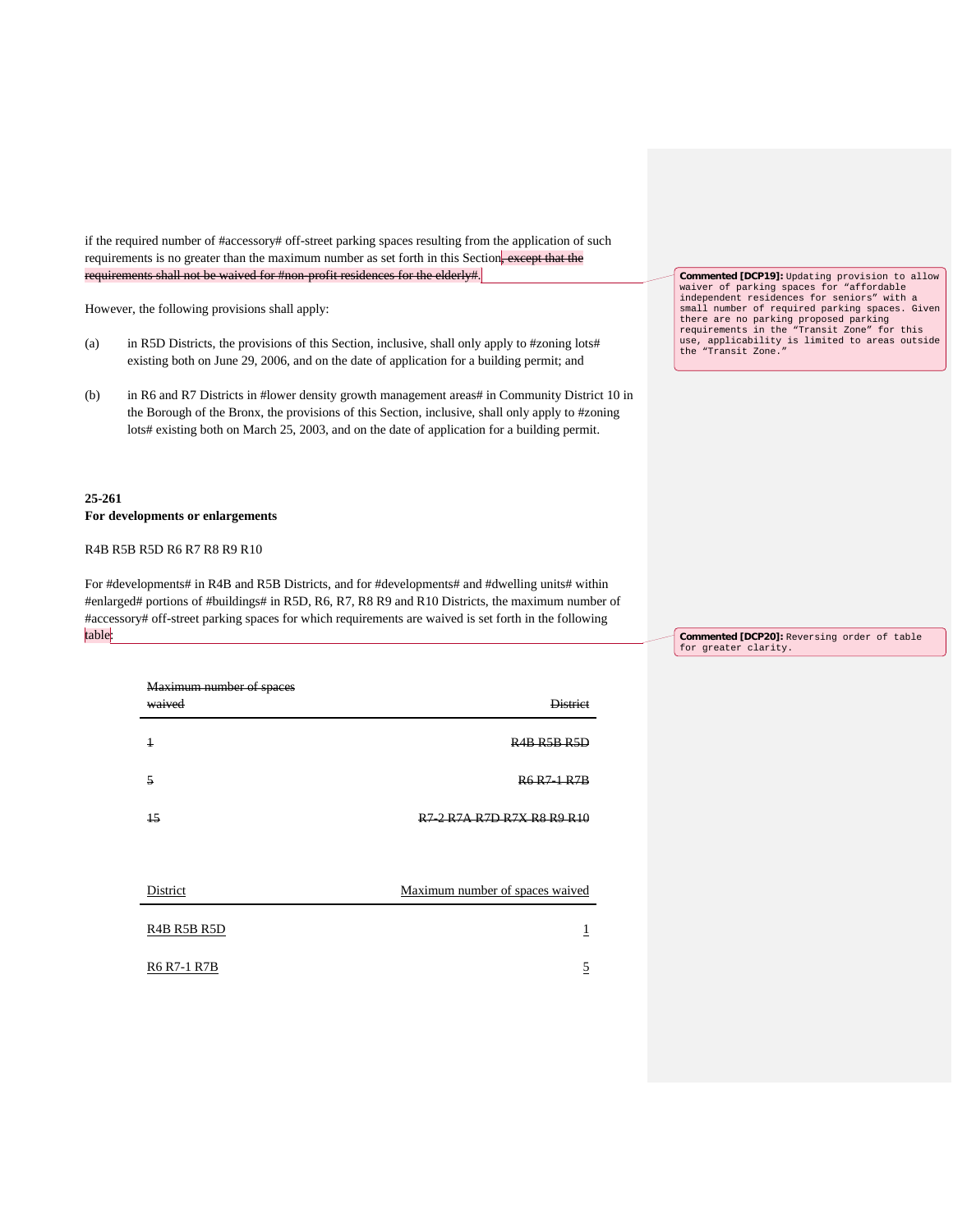#### R7-2 R7A R7D R7X R8 R9 R10 15

**25-30 REQUIRED ACCESSORY OFF-STREET PARKING SPACES FOR PERMITTED NON-RESIDENTIAL USES**

\* \* \*

**25-31 General Provisions**

R1 R2 R3 R4 R5 R6 R7 R8 R9 R10

\* \* \*

REQUIRED OFF-STREET PARKING SPACES FOR NON-RESIDENTIAL USES

\_\_\_\_\_\_\_\_\_\_\_\_\_\_\_\_\_\_\_\_\_\_\_\_\_\_\_\_\_\_\_\_\_\_\_\_\_\_\_\_\_\_\_\_\_\_\_\_\_\_\_\_\_\_\_\_\_\_\_\_\_\_\_

Type of #use#

Parking Spaces Required in Relation to Specified Unit of Measurement - District

FOR COMMUNITY FACILITY USES:

\* \* \*

Philanthropic or non-profit institutions with sleeping accommodations; #Long-term care facilities # all types of nursing homes, health related facilities, domiciliary care facilities or sanitariums

\* \* \*

None required - R7-2 R7A R7D R7X R8 R9 R10 1 per 10 beds - R1 R2 R3 R4 R5 1 per 20 beds - R6 R7-1 R7B

**25-33 Waiver of Requirements for Spaces below Minimum Number**

R1 R2 R3 R4 R5 R6 R7 R8 R9 R10

**Commented [DCP21]:** Updating terms.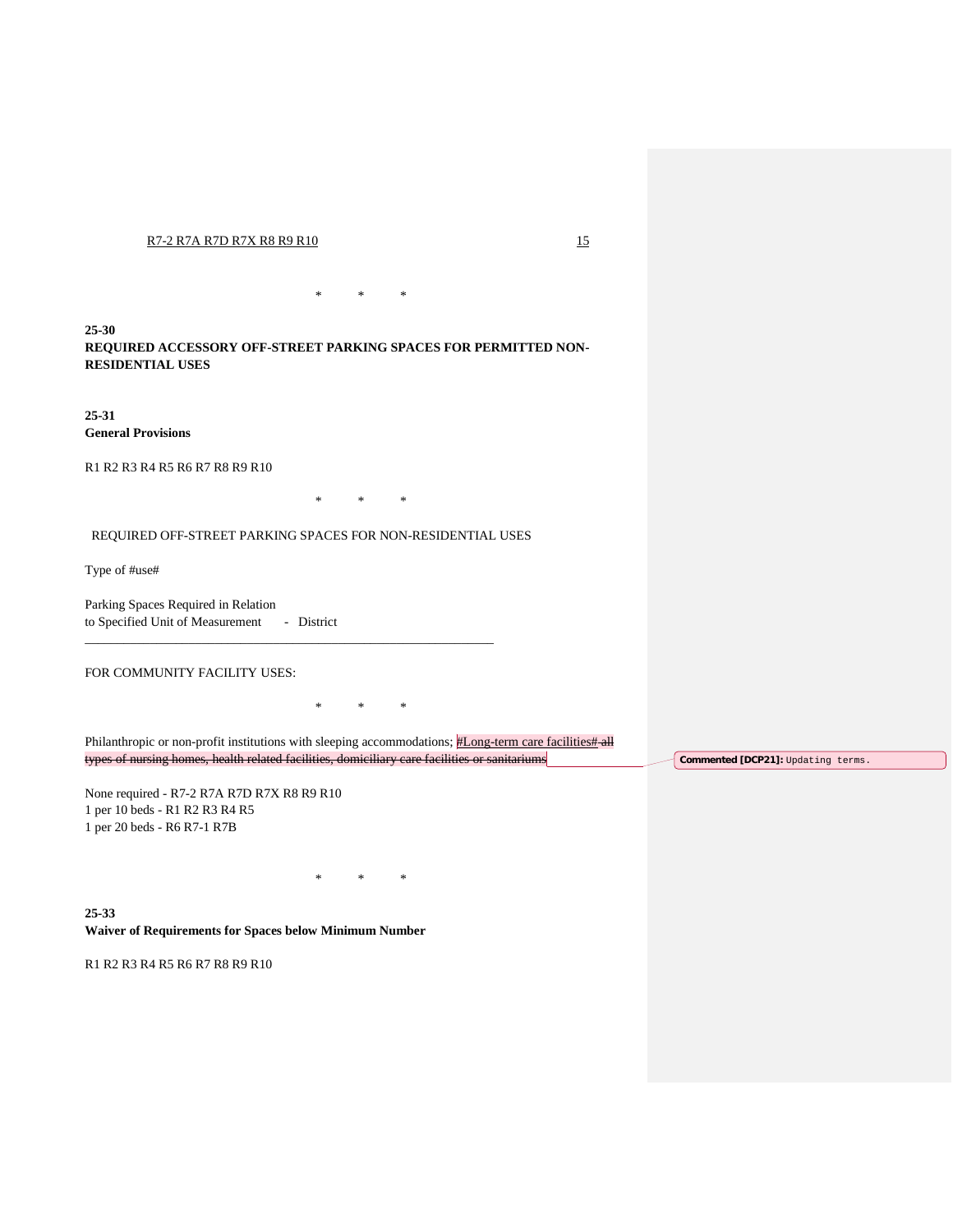In all districts, as indicated, except for the #uses# listed in Section 25-331 (Exceptions to application of waiver provisions), the parking requirements set forth in Sections 25-31 (General Provisions) or 25-32 (Special Provisions for a Single Zoning Lot with Uses Subject to Different Parking Requirements) shall not apply to permitted non-#residential uses# if the total number of #accessory# off-street parking spaces required for all such #uses# on the #zoning lot# is less than the number of spaces set forth in the following table:

> Number of Spaces **Districts** 10 R1 R2 R3 R4 R5 25 R6 R7-1 R7B 40 R7-2 R7A R7D R7X R8 R9 R10 Number of Spaces Districts R1 R2 R3 R4 R5 10 R6 R7-1 R7B 25 R7-2 R7A R7D R7X R8 R9 R10 40

> > \* \* \*

\* \* \*

**25-50 RESTRICTIONS ON LOCATION OF ACCESSORY OFF-STREET PARKING SPACES**

**25-52 Off-Site Spaces for Residences**

\* \* \*

**25-521 Maximum distance from zoning lot** **Commented [DCP22]:** Reversing order of table for greater clarity.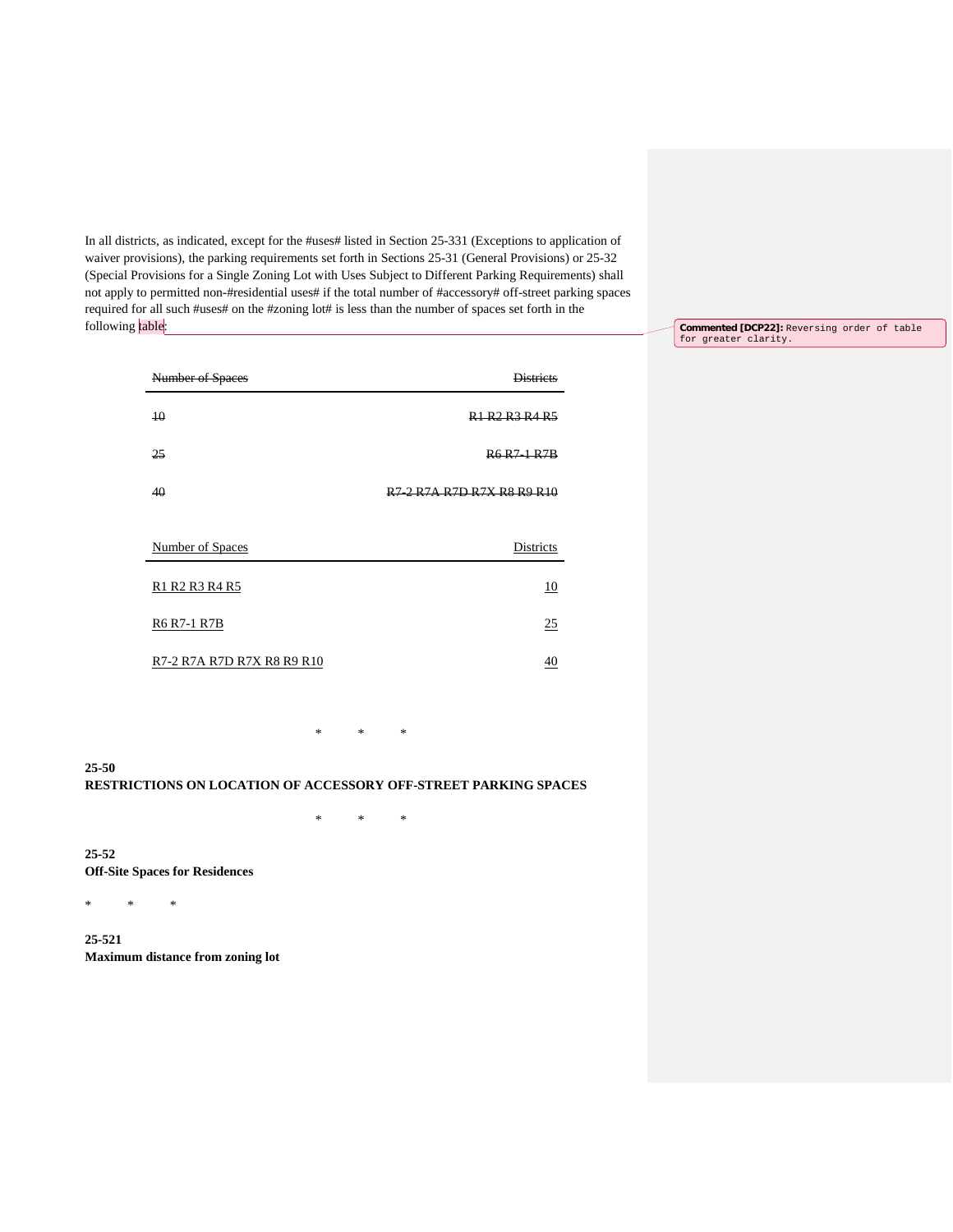## R3 R4 R5 R6 R7 R8 R9 R10

In the districts indicated, all such spaces shall not be further than the distance set forth in the following table from the nearest boundary of the #zoning lot# occupied by the #residences# to which they are #accessory#.

**Commented [DCP23]:** Reversing order of table for greater clarity.

|                                | <b>Maximum Distance from Zoning</b>    |        |        |                                                                                                                   |                                                                                               |                 |
|--------------------------------|----------------------------------------|--------|--------|-------------------------------------------------------------------------------------------------------------------|-----------------------------------------------------------------------------------------------|-----------------|
|                                | Lot                                    |        |        |                                                                                                                   |                                                                                               | <b>District</b> |
|                                | 600 feet                               |        |        |                                                                                                                   | R <sub>3</sub> R <sub>4</sub> R <sub>5</sub> R <sub>6</sub> R <sub>7</sub> 1 R <sub>7</sub> B |                 |
|                                | 1,000 feet                             |        |        | R <sub>7</sub> 2 R <sub>7</sub> A R <sub>7</sub> D R <sub>7</sub> X R <sub>8</sub> R <sub>9</sub> R <sub>10</sub> |                                                                                               |                 |
|                                | District                               |        |        | <b>Maximum Distance from Zoning Lot</b>                                                                           |                                                                                               |                 |
|                                | R3 R4 R5 R6 R7-1 R7B                   |        |        |                                                                                                                   |                                                                                               | 600 feet        |
|                                | R7-2 R7A R7D R7X R8 R9 R10             |        |        |                                                                                                                   |                                                                                               | 1,000 feet      |
| 25-80                          |                                        | $\ast$ | $\ast$ | $\ast$                                                                                                            |                                                                                               |                 |
|                                | <b>BICYCLE PARKING</b>                 | $\ast$ | $\ast$ | $\ast$                                                                                                            |                                                                                               |                 |
| 25-81                          | <b>Required Bicycle Parking Spaces</b> |        |        |                                                                                                                   |                                                                                               |                 |
| 25-811                         | <b>Enclosed bicycle parking spaces</b> |        |        |                                                                                                                   |                                                                                               |                 |
| R1 R2 R3 R4 R5 R6 R7 R8 R9 R10 |                                        |        |        |                                                                                                                   |                                                                                               |                 |
|                                |                                        | *      | $\ast$ | $\ast$                                                                                                            |                                                                                               |                 |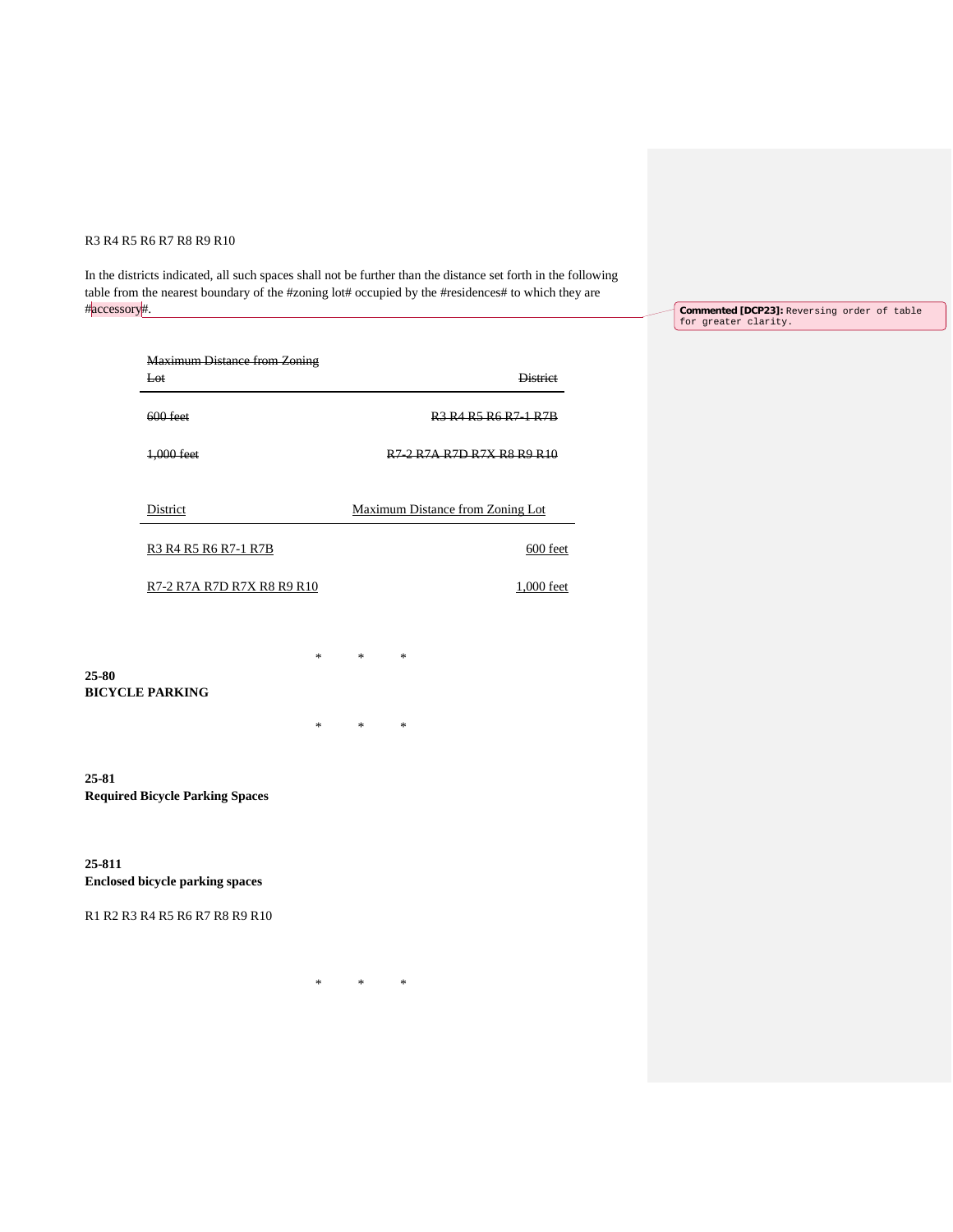### REQUIRED BICYCLE PARKING SPACES FOR RESIDENTIAL OR COMMUNITY FACILITY USES

| Type of #Use#                                                                                          | <b>Bicycle Parking Spaces</b><br>Required in Relation to<br>Specified Unit of Measurement |                                          |                             |
|--------------------------------------------------------------------------------------------------------|-------------------------------------------------------------------------------------------|------------------------------------------|-----------------------------|
| FOR RESIDENTIAL USES                                                                                   |                                                                                           |                                          |                             |
| Use Group 1                                                                                            |                                                                                           | None required                            |                             |
| Use Group 2                                                                                            |                                                                                           | 1 per 2 #dwelling units#                 |                             |
| #Affordable independent residences for seniors#<br>for the elderly as specified in Section $25\,25(d)$ | #Non-profit residences for the elderly# or #dwelling units#                               | 1 per 10,000 square feet of #floor area# | Commented [DCP24]: Updating |
|                                                                                                        | $\ast$<br>$\ast$<br>$\ast$                                                                |                                          |                             |
| 25-85<br><b>Floor Area Exemption</b>                                                                   |                                                                                           |                                          |                             |
| R1 R2 R3 R4 R5 R6 R7 R8 R9 R10                                                                         |                                                                                           |                                          |                             |
|                                                                                                        | *<br>$\ast$<br>$\ast$                                                                     |                                          |                             |

term.

## MAXIMUM BICYCLE PARKING SPACES EXCLUDED FROM FLOOR AREA

Type of #Use# Maximum Bicycle Parking Spaces Excluded from #Floor Area# in Relation to Specified Unit of Measurement

FOR RESIDENTIAL USES